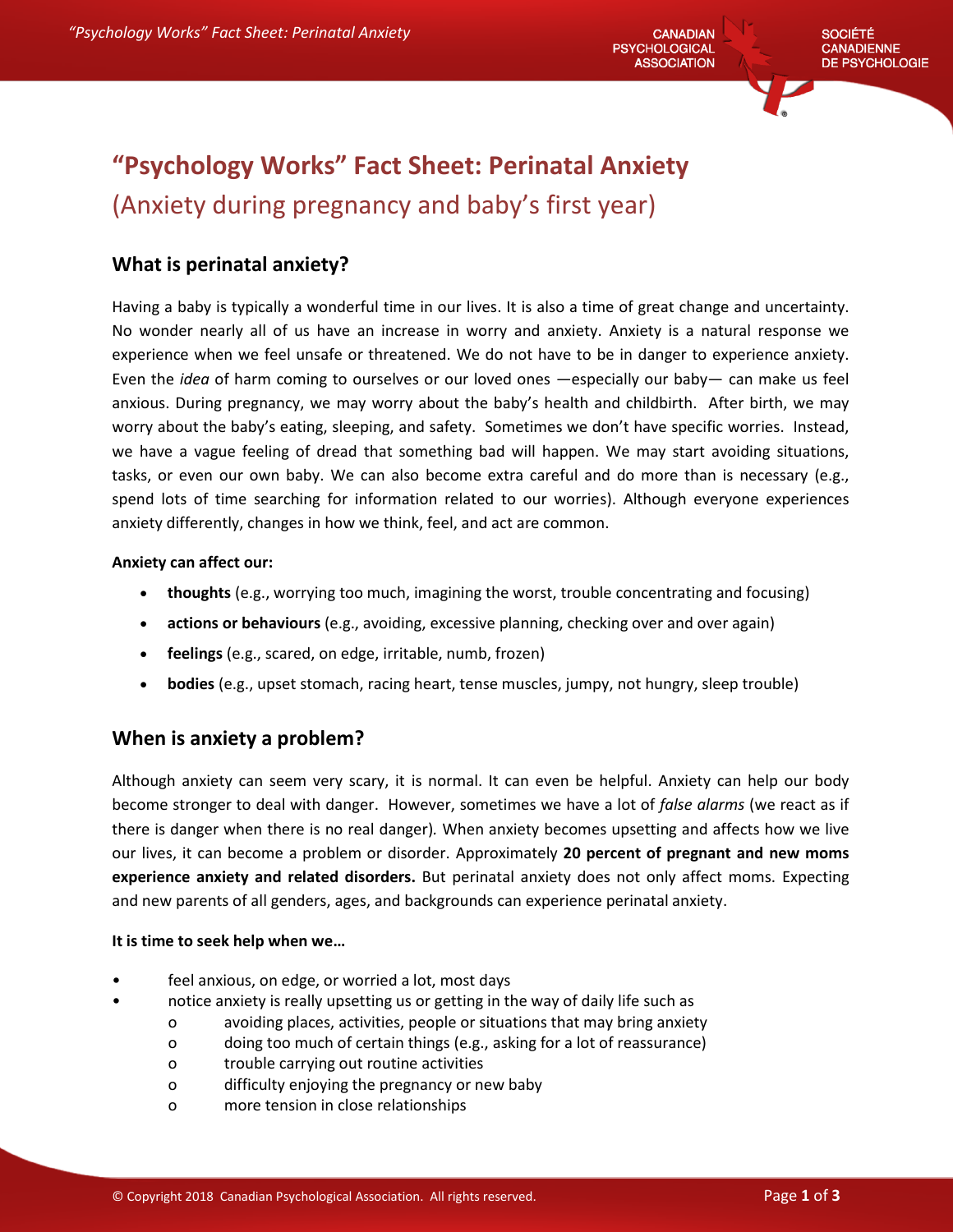# **What helps people with perinatal anxiety get better?**

People with perinatal anxiety may benefit from the following options (alone or in combination):

- psychological therapy
- pharmacological treatment
- psychosocial support

The best ways to get better will depend on the severity of the symptoms of perinatal anxiety and personal preference. Decisions are best made with the support of a trained health professional.

### **What psychological approaches are proven to treat perinatal anxiety?**

The primary psychological treatment that helps people with perinatal anxiety is Cognitive Behaviour Therapy (CBT). CBT involves learning new ways of thinking and behaving that can help reduce anxiety.

Scientific research shows that many people who receive CBT will experience improvements in anxiety. CBT works for many anxiety problems including excessive worry, obsessions, panic, and post-traumatic stress. CBT can also help us feel more confident about our ability to cope with anxiety related to becoming a parent and caring for our baby.

# **What can psychologists do to help people with perinatal anxiety?**

Psychologists help people take an active role in positive change. They can help us feel better and reduce how much anxiety is getting in the way of living our lives to the fullest.

A psychologist can help us to **learn** and **practice skills** to manage anxiety. Some examples are:

- PSYCHOEDUCATION: Learning about anxiety is an important first step. It is often very comforting to know that we are not alone and it is not our fault.
- SELF-CARE: If we are going to have the energy to take care of a new life, we need to take care of ourselves. This includes eating well, exercising, getting as much rest as we can, and taking time for ourselves (even if it is only a few minutes).
- FLEXIBLE THINKING: When we are anxious, our thinking is sometimes unhelpful. The first step is to learn to recognize these unhelpful thoughts. Next, we develop more helpful ways of looking at our situation and ourselves. This will often include learning to be kinder to ourselves.
- FACING FEARS: Anxiety tends to change our behaviour in unhelpful ways (e.g., avoiding situations that trigger our anxiety). This makes us feel better in the short term but increases anxiety over time. Facing fears helps us learn that the things we fear are not as dangerous as we think.
- RELAXATION & MINDFULNESS:. Learning skills such as calm breathing, muscle relaxation or mindfulness can help us reduce or better manage the bodily symptoms that are part of anxiety. Mindfulness techniques can also help us look at our thoughts differently. Mindfulness can help us notice and get untangled from our anxious thoughts so our thoughts have less power over us.